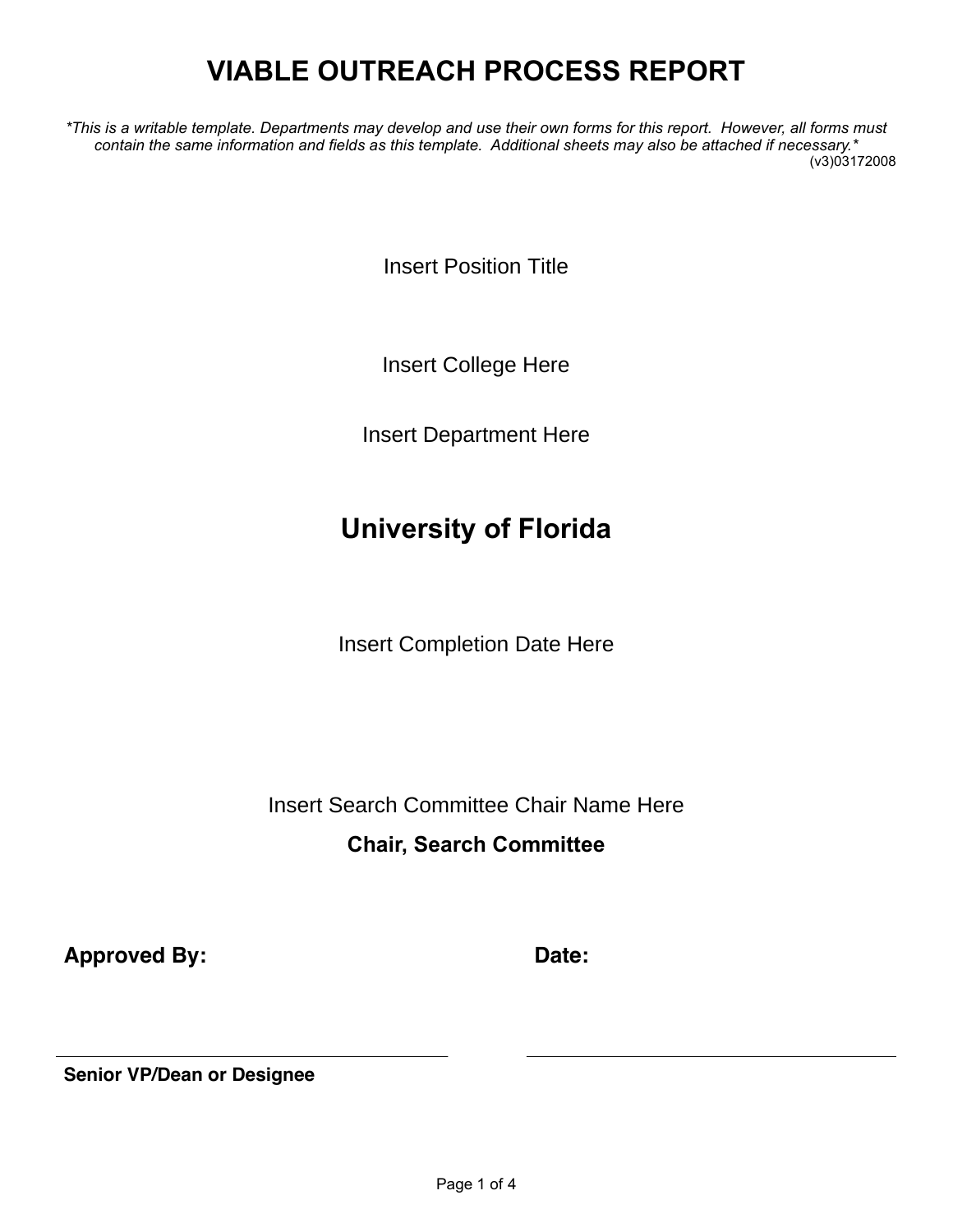## **VIABLE OUTREACH PROCESS REPORT**

- **(1) Search Committee Chair Obtained Certification:**  No
- **(2) Search Committee Members:**

Who Obtained Certification:

Who Did Not Obtain Certification:

### **(3) Advertised in GatorJobs:** Yes

**(1) If Yes, Requisition Number: Position Number:** 

### **(4) External Advertisement Venues:**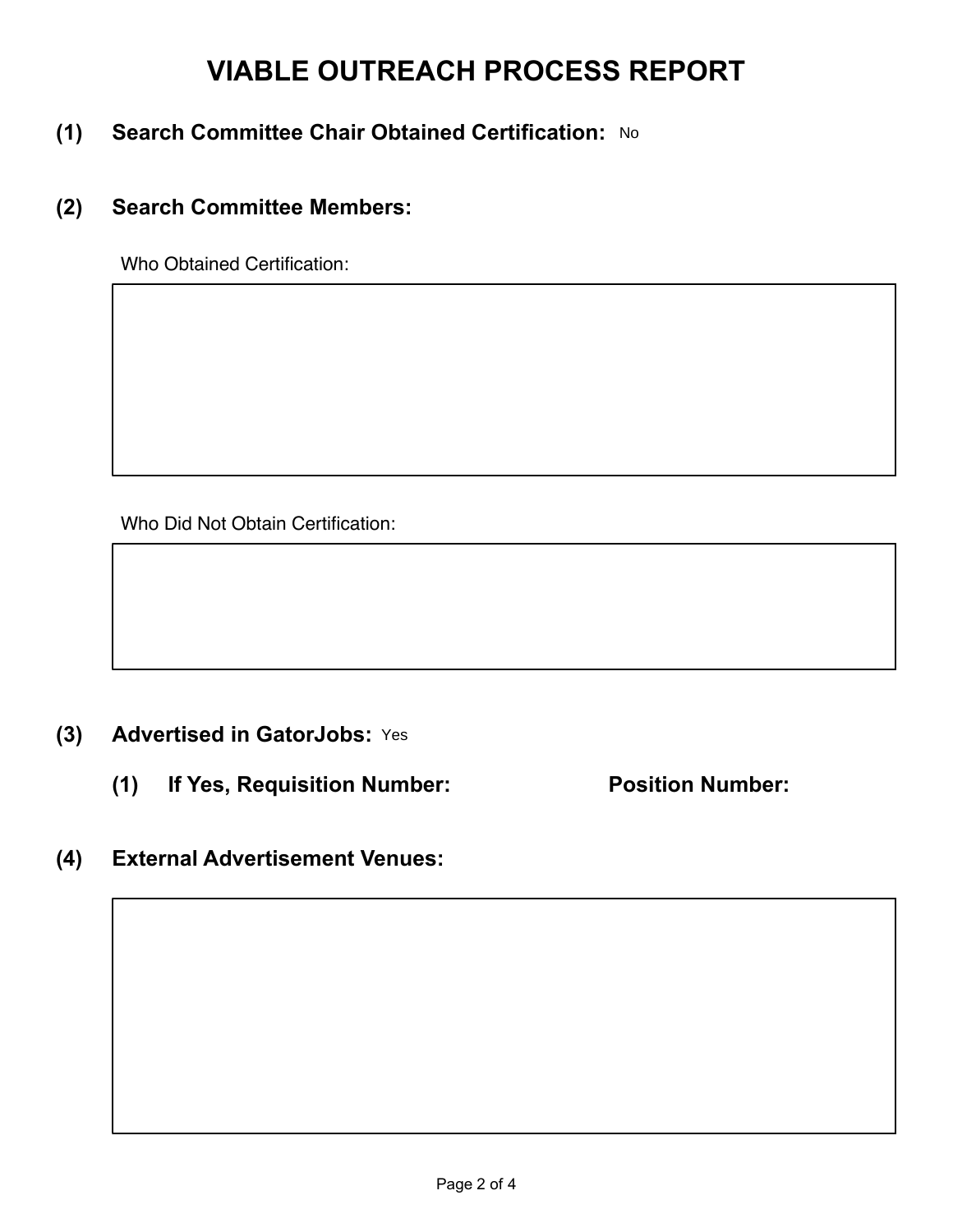## **VIABLE OUTREACH PROCESS REPORT**

#### **(5) Advertisement Venues used to specifically promote diversity:**

### **(6) Search committee developed a recruitment strategy:**

If yes, please highlight strategy developed:

If no, please explain why a recruitment strategy was not designed:

#### **(7) Diversity outreach efforts**

(Examples: Used "List of Five" for nomination letters; included an external diversity advocate on the search committeee; underscored diversity through the language used in the position announcement; referred to available databases seeking potential candidates and followed up with prospecting calls to prospective candidates.) Refer to Section G of the Recruitment Compliance Report for more examples.